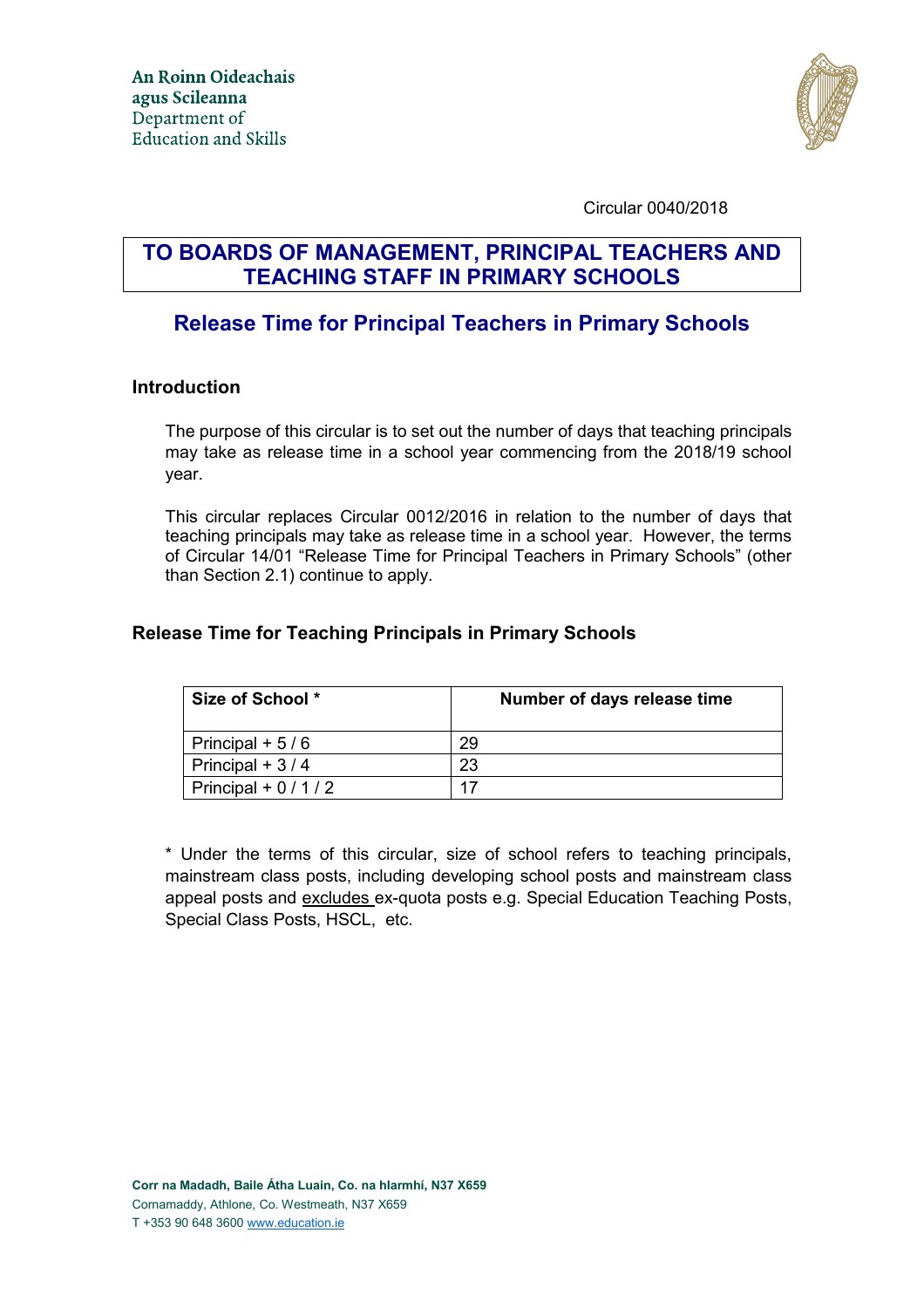

#### **Posts to facilitate release time for Principals (Principal Release Time Posts)**

There will be an expansion to the existing pilot scheme that provides posts to facilitate Principals in taking their release time (Principal Release Time Posts) for the 2018/19 school year. Up to 50 principal release cluster posts will be put in place for the 2018/19 school year.

Schools may combine their principal release days into clusters so as to form a fulltime fixed-term post to cover each school's principal release days. As part of the clustering process, schools should agree a timetable for the teacher. This scheme is a school-led approach which will provide consistency in substitute cover for principal release days among all the schools in the cluster.

Principal Release Time Posts are fixed-term posts and should be filled in accordance with the published redeployment arrangements.

One school in the cluster must be nominated as the base school. This school will be the employing school for the teacher in the post. The post will not give rise to the payment of an increased allowance to the Principal or the creation of an Administrative Principal post or additional Posts of Responsibility.

Each cluster must contain a minimum of 175 days. Principal Release Time Posts with a combined entitlement of less than 183 days in the cluster must use casual substitution days to ensure the teacher employed in the cluster post achieves 183 working days in the school year.

Principal Release Time Posts with a combined entitlement of more than 183 days in the cluster may use normal casual substitution to cover the number of days in excess.

Participating Principals are required to record all release time absences on the On Line Claims System (OLCS) for days covered by the Principal Release Time teacher. Principals of the schools in each cluster are required to formally plan, coordinate and document the pattern of their release time absences.

As a shared post, teachers in Principal Release Time Posts may claim travel expenses.

The application form for Principal Release Time Posts is attached at Appendix A.

Paraic Joyce Principal Officer Teacher Allocations Section June 2018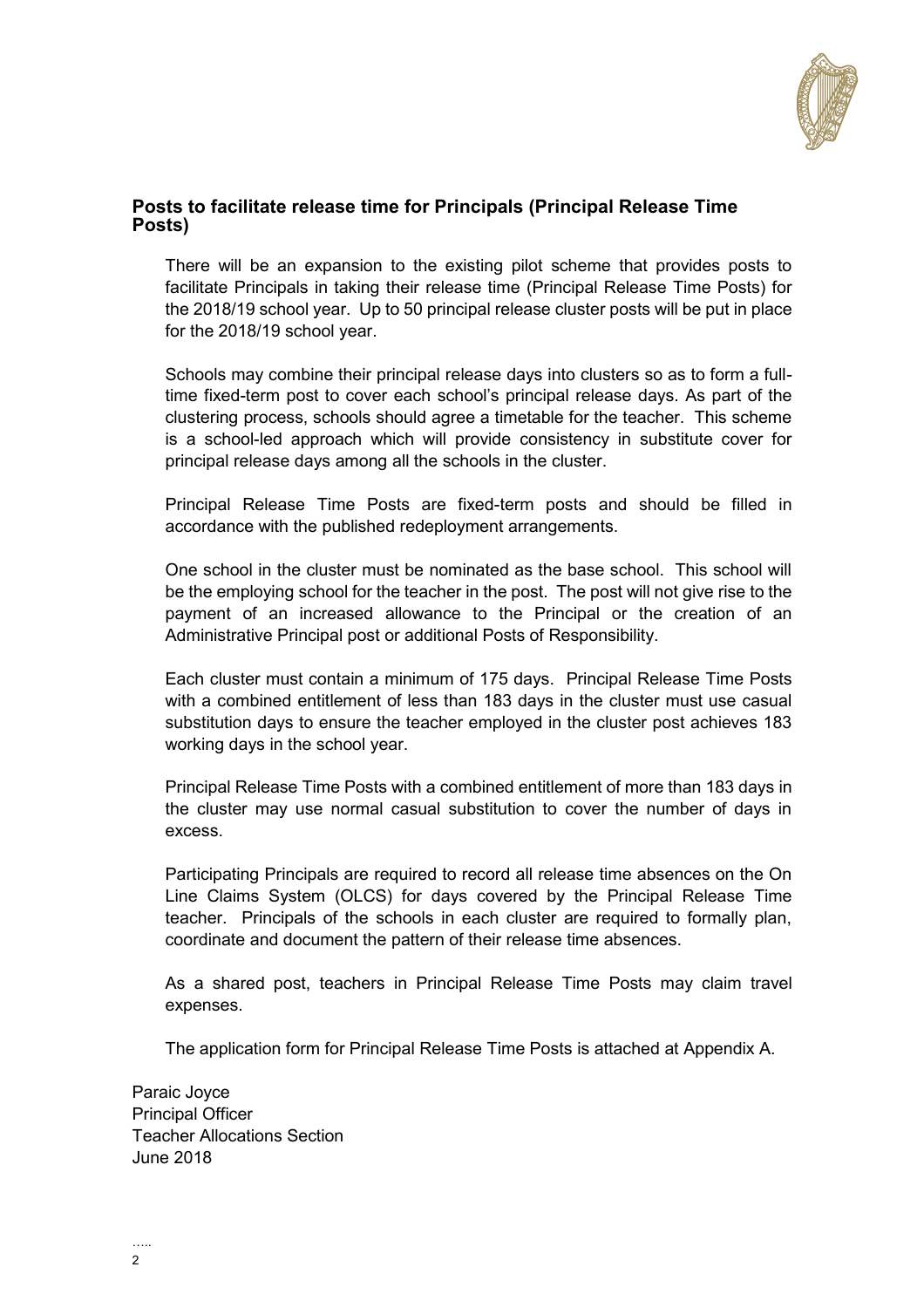#### **Principal Release Time Post for 2018/19**

| <b>School Name of the Base School for this post</b> |                      |  |
|-----------------------------------------------------|----------------------|--|
|                                                     | <b>Roll Number</b>   |  |
|                                                     |                      |  |
|                                                     | <b>Email Address</b> |  |
|                                                     |                      |  |
|                                                     | <b>Phone No</b>      |  |
|                                                     |                      |  |

| <b>School Address</b> |  |  |  |
|-----------------------|--|--|--|
|                       |  |  |  |
|                       |  |  |  |
|                       |  |  |  |
|                       |  |  |  |
|                       |  |  |  |

Return this form to: Primary Teacher Allocations Section, Department of Education & Skills, Cornamaddy, Athlone, Co. Westmeath N37 X659

## **Notification of a new fixed-term post created by clustering Principal Release Time days**

|                        | School Name | Roll Number | Number of<br>Principal Release<br>Days in the<br>cluster |
|------------------------|-------------|-------------|----------------------------------------------------------|
| <b>Base School</b>     |             |             |                                                          |
| $2^{\rm nd}$ school    |             |             |                                                          |
| $3^{\rm rd}$ school    |             |             |                                                          |
| 4 <sup>th</sup> school |             |             |                                                          |
| $5^{\rm th}$ school    |             |             |                                                          |
| $6^{\rm th}$ school    |             |             |                                                          |
| $7^{\rm th}$ school    |             |             |                                                          |
| $8^{\rm th}$ school    |             |             |                                                          |
| $9^{\rm th}$ school    |             |             |                                                          |
| $10th$ school          |             |             |                                                          |